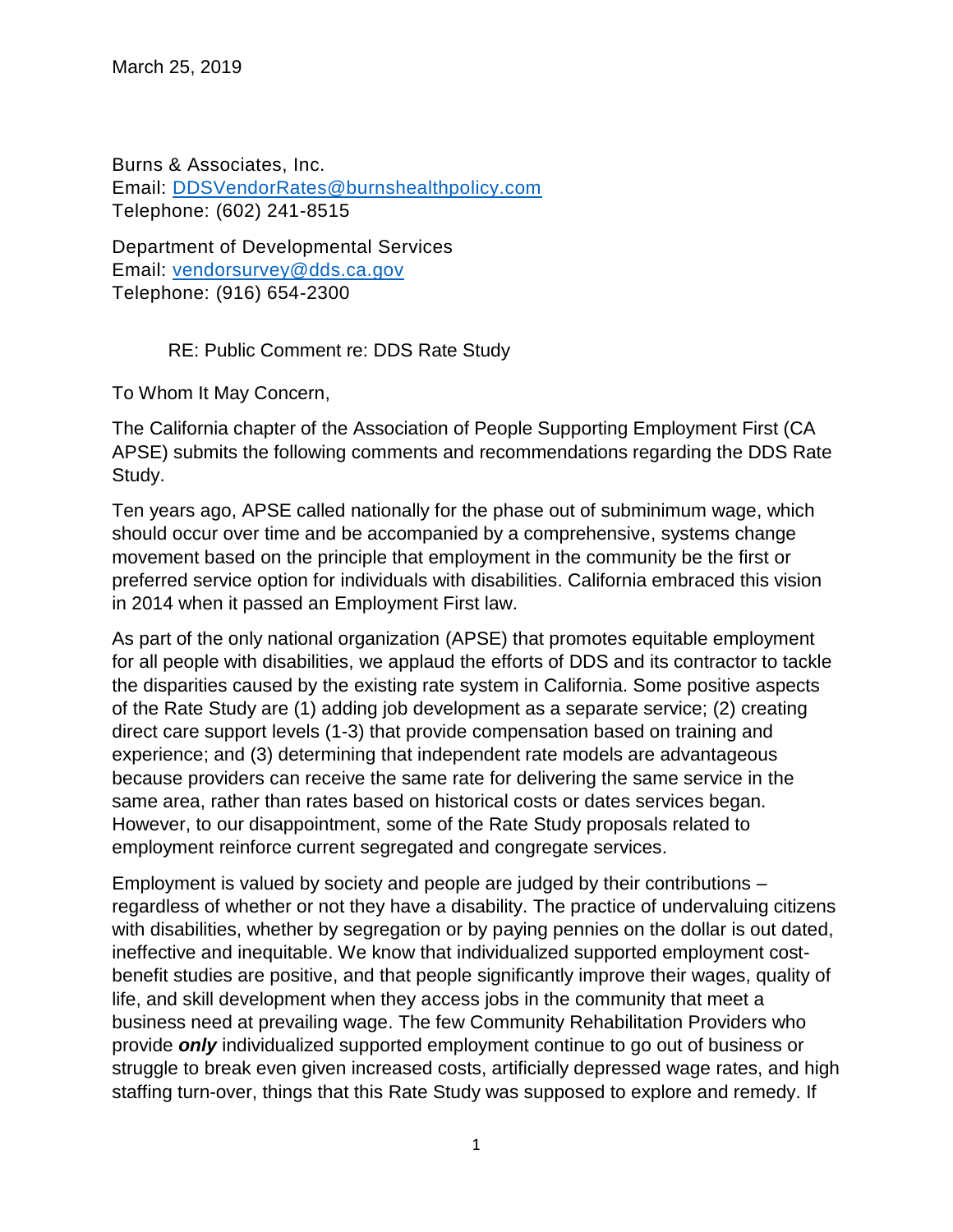the trend of incentivizing and fully funding segregated and congregate programs continues, people with disabilities seeking employment will have even fewer options for support services.

Research has demonstrated that people overwhelmingly express satisfaction with and preferences for community job experiences. Customized Employment, Individual Supported Employment, and small business ownership support strategies, which lead to competitive, integrated employment (CIE), are all well past the 'beta' stage and their successes can be validated with data. With proper planning, the right job match, the right supports, and the right funding incentives, even individuals with the most significant disabilities can work successfully in the community for minimum wage or higher. The rates in California need to incentivize individualized services in order to comply with federal Home and Community Based Services (HCBS) regulations and move the state to an Employment First model.

Moreover, organizations that have totally converted to CIE services have found that individuals with disabilities have no need for facility-based employment services. All services and supports can be provided successfully in an individualized fashion in the community at comparable costs to segregated services. In contrast, there is very little national data about traditional, segregated day services in terms of wages earned, skills learned, movement to integrated employment, costs, and other quality of life measures. Yet the majority of funding at the state level continues to support these traditional, segregated programs.

CA APSE recommends addressing the following issues as the Rate Study process moves forward:

1. The Rate Study must address what is mandated in statute as it relates to incentivizing CIE pursuant to the HCBS regulations and WIOA implementation, and as embraced in California's Employment First law and Blueprint for Change.

Welfare and Institutions Code Section 4519.8 requires that the rate study include as follows:

"[a]n assessment of the effectiveness of the methods used to pay each category of community service provider. This assessment shall include consideration of the following factors for each category of service provider:

(1) *Whether the current method of rate-setting for a service category provides an adequate supply of providers in that category, including, but not limited to, whether there is a sufficient supply of providers to enable consumers throughout the state to have a choice of providers, depending upon the nature of the service*.

(2) *A comparison of the estimated fiscal effects of alternative rate methodologies for each service provider category*.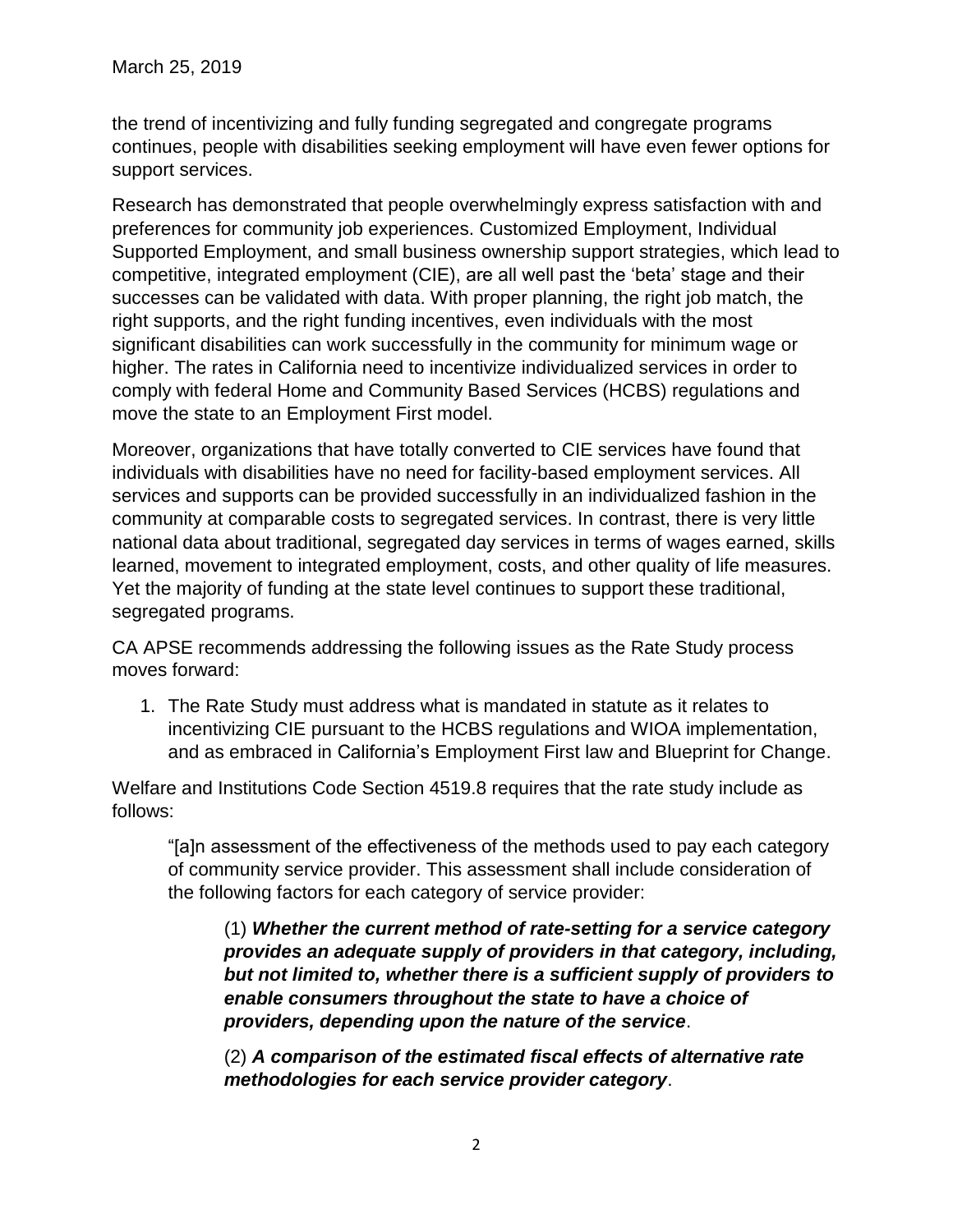## (3*) How different rate methodologies can incentivize outcomes for consumers*.

(Added by Stats. 2016, 2nd Ex. Sess., Ch. 3, Sec. 2. (AB 1 2x) Effective June 9, 2016.)

There is a need for exploring and embracing outcome-based rate structures that incentivize movement to CIE and away from segregated and subminimum wage settings. This Rate Study fails to address (1) the fact that there are too few CIE-focused providers in California to serve the need; (2) whether individuals in all areas of the state are able to have a choice of providers, which includes those focused solely on CIE as the outcome; (3) any comparison of the fiscal effects of alternative rate methodologies for employment providers; and (4) how the rates proposed would incentivize CIE outcomes.

2. The Rate Study must explore outcome-based rate methodologies, as this is necessary to shift services from segregated work settings to CIE.

In furtherance of its Employment First law, California has committed to a five-year Blueprint to increase the rates of CIE among individuals with intellectual and developmental disabilities. For instance, one of the commitments in the Blueprint is to substantially limit the use of 14c certificates in the State (these are necessary to pay subminimum wage), including ending many sheltered workshop programs (aka Work Activity Centers) that are segregated and paying subminimum wage. The rates proposed in this study will provide *increases* to segregated worksite providers where individuals are segregated from their non-disabled peers and paid a subminimum wage. Conversely, the rates proposed will *decrease* individual job coaching rates in many locations and artificially restrict hours for job development without regard to data that outlines best practice.

There is a substantial need for more CIE-focused providers who can provide individualized supports to individuals with disabilities. DDS is in its third \$15 million funding cycle to assist segregated facilities to either move to providing individualized, community-based employment preparation and placement services, or to end their employment program effective March 2022 (the date required by CMS for full compliance with the new Home and Community Based Services federal funding requirements). First, any rates set for facilities who do not meet the HCBS criteria should have a sunset date of March 2022. Second, merely ending programs without an infill of providers who can work with the roughly 9,000 to 15,000 individuals who are already working but in segregated settings, would be irresponsible and would not fulfill the objective of CIE. The worst-case scenario would be moving individuals who have already proven that they can work into facility-based, segregated day programs or ending services completely.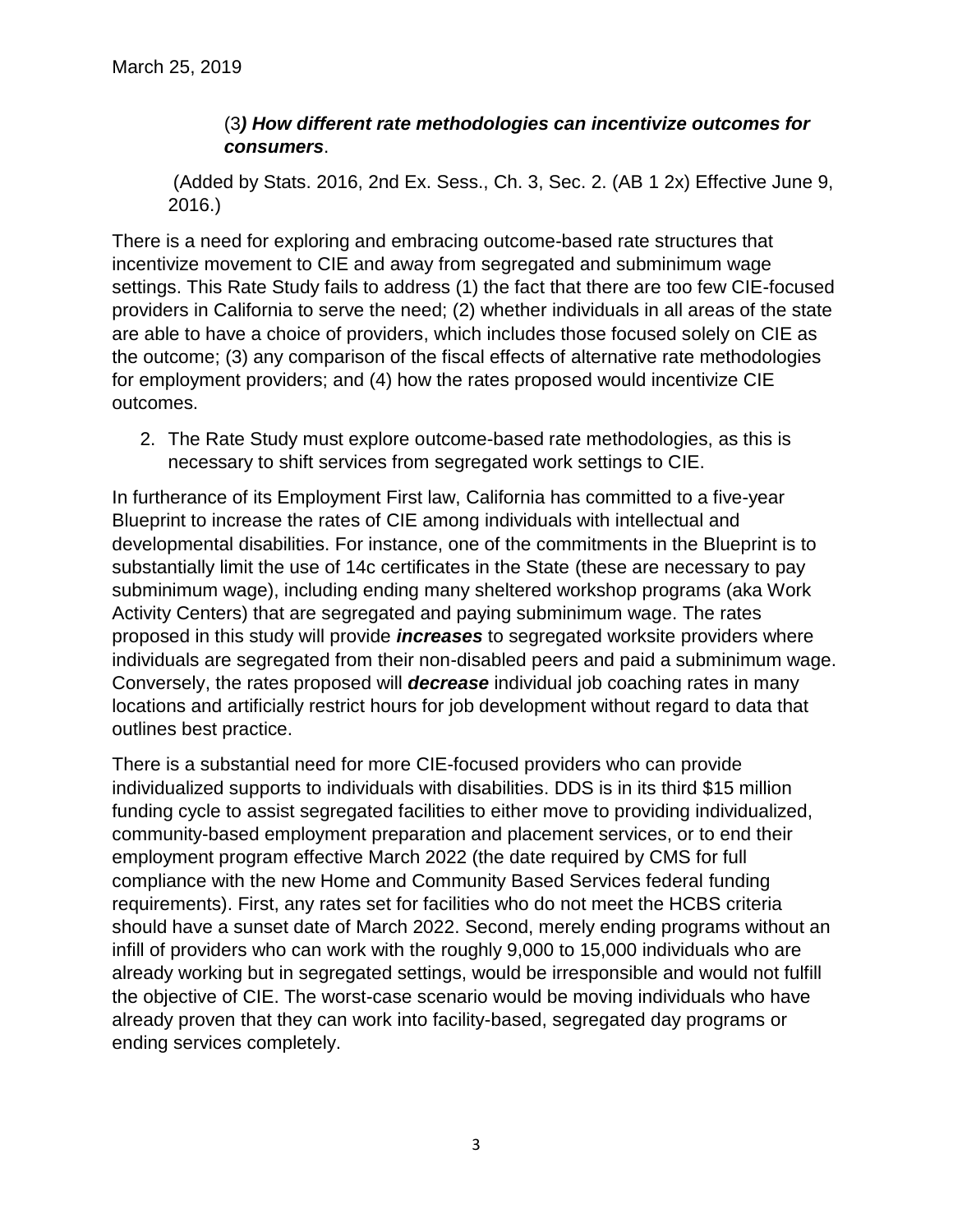- 3. In the Rate Study, the transportation, overtime allocation, and training and record-keeping time of staff are in some cases substantially under-estimated. The result of which will be continuing higher costs to CIE-focused providers for which they will not be adequately reimbursed through the new rates. This was a problem the Rate Study was supposed to address.
- 4. High quality employees cannot be compensated at minimum wage. Stated another way, some of the wages proposed are not high enough to attract and retain high quality employees who are needed to do the hard work of employment preparation. For example, the rates proposed for job coaches may be adequate as a starting salary for a relatively inexperienced applicant, but these rates do not allow providers to attract qualified and trained candidates. Moreover, there is no allocation of time for supervision and training of job coach and job development employees.
- 5. The 40 hours/year cap for job development is likely not adequate for most individuals with intellectual and developmental disabilities. The cap sets an arbitrary limit that is not based on individual need and choice. As an example, Customized Employment proponents and technical assistance sources use a guideline of 6-8 weeks and 40-60 hours for the discovery process, then job development including reaching out to and meeting with employers would *start* at that point. At the very least, the Rate Study should include an exemption that allows for more hours as necessary for an individual client. An outcome-based rate methodology could help address the need to serve the most significantly disabled individuals by paying a higher rate to providers and/or allowing additional hours based on need.
- 6. Along with an analysis of outcome-based rate methodologies should be a change to the regulatory requirement that a person's job coaching needs to be faded to 20-30% before funding of Supported Employment shifts from DOR to DDS. This regulation makes it difficult for DOR to serve clients with intellectual and developmental disabilities who may always need more than 30% job coaching due to their disability. This requirement is an arbitrary cut-off that causes DOR to turn away applicants who have the most significant barriers to employment.